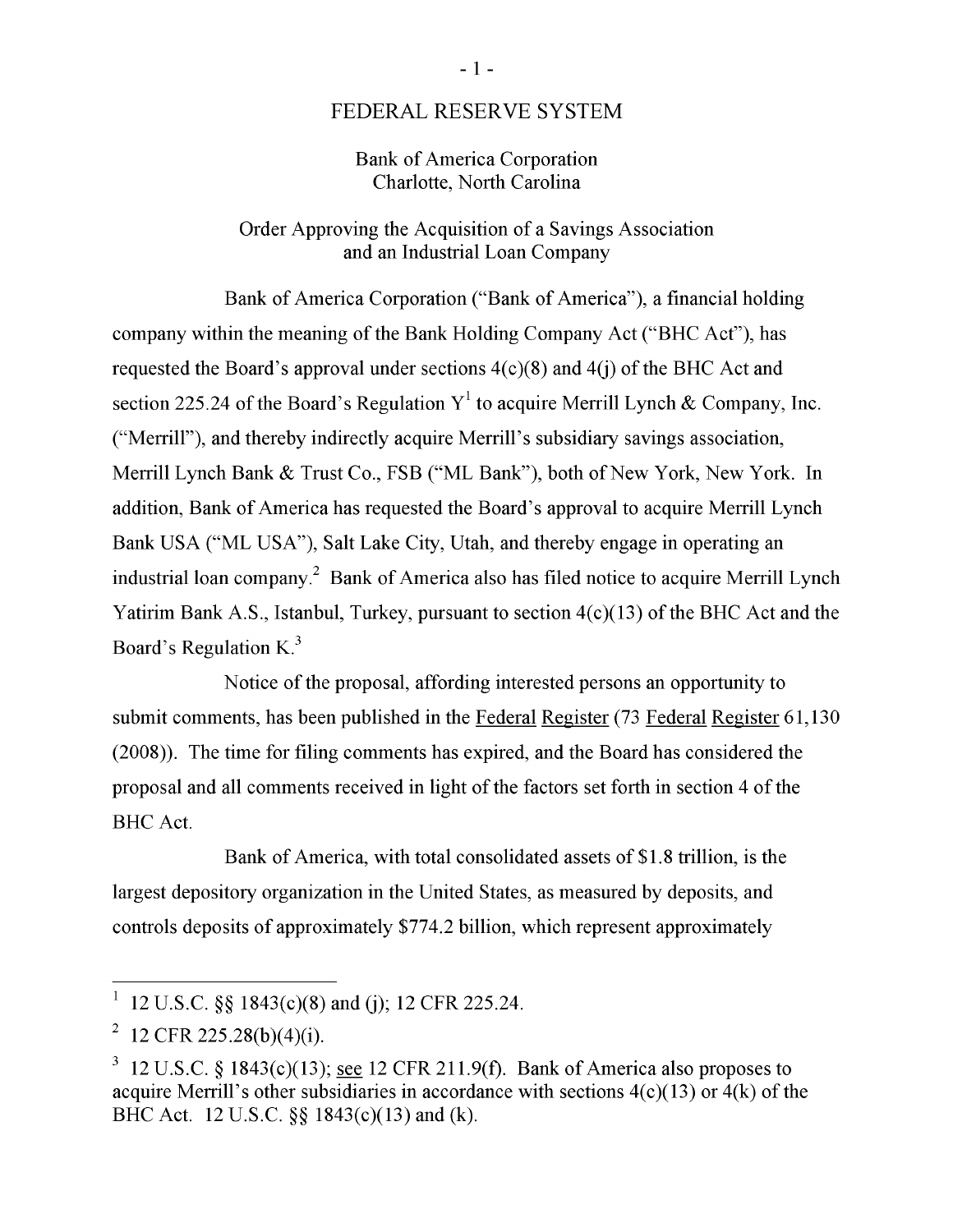10.8 percent of the total amount of deposits of insured depository institutions in the United States.<sup>4</sup> Bank of America controls six insured depository institutions<sup>3</sup> tha operate in thirty-one states and the District of Columbia.

 $\mu$ savilles total sans lideted sasots of america columns  $\beta$ 875 billian  $\mu$ incition has total consolidated assets of approximately  $\phi$ 070 ontion and controls deposits of approximately \$77.8 billion, which represent approx  $\overline{C}$  Charlotte, North Carolina, is Bank of America's largest subsidiary depository depository depository depository depository depository depository depository depository depository depository depository depository de i. I percent of the total amount of deposits of insured depository ins United States. ML Bank and ML USA operate in nine states.

On consummation of the proposal, Bank of America would remain the largest depository organization in the United States, with total consolidated assets of approximately \$2.7 trillion. Bank of America would control deposits of approximately \$852 billion, representing approximately 11.9 percent of the total amount of deposits of  $\begin{bmatrix} 1 & 0 & 1 \end{bmatrix}$ atory institutions in the United States.  $\degree$ 

insured depository institutions in the United States. <sup>6</sup>

<sup>&</sup>lt;sup>4</sup> Asset and nationwide deposit-ranking data are as of June 30, 2008. In this context, insured depository institutions include commercial banks, savings banks, and savings associations.

 $\frac{1}{2}$  percent of the total anount of  $\frac{1}{2}$  of  $\frac{1}{2}$  of  $\frac{1}{2}$  of  $\frac{1}{2}$  of  $\frac{1}{2}$ - Bank of America, National Association ("BANA"), Charlotte, North Carolina, 1 Bank of America's largest subsidiary depository institution, as measured by both assets and deposits.  $\lambda$  therefore, is exempt from the definition of  $\lambda$ 

 $6$  The Riegle-Neal Interstate Banking and Branching Efficiency Act of 1994 ("Riegle-Neal Act") provides that the Board may not approve an application for the interstate acquisition of a bank if consummation of the acquisition would result in the applicant controlling more than 10 percent of the total amount of deposits of insured depository institutions in the United States. Pub. L. 103-328 (1994), codified at 12 U.S.C.  $\S$  1842(d). ML Bank is chartered as a federal savings bank under the Home Owners' Loan Act and, therefore, is exempt from the definition of "bank." 12 U.S.C. § 1461 et seq.; 12 U.S.C. § 1841(c)(2)(B). ML USA operates as an industrial loan company and also is exempt from the definition of "bank" under the however, the calculation of Bank of America's total  $\frac{d}{dx}$  12 U.S.C. § 1641(C)(2)(H). As a 1 not "banks" for purposes of the BHC Act and its nationwide deposit cap. Accordingly, the Riegle-Neal Act's prohibition against approving proposals that would result in the applicant exceeding the nationwide deposit cap does not apply to the proposed acquisition of Merrill, ML Bank, and ML USA. After consummation of the proposal, however, the calculation of Bank of America's total deposits would include the deposits of ML Bank and ML USA for purposes of calculating compliance with the nationwide deposit cap prohibition in connection with any subsequent application by Bank of America to acquire a bank pursuant to section 3 of the BHC Act or by one of its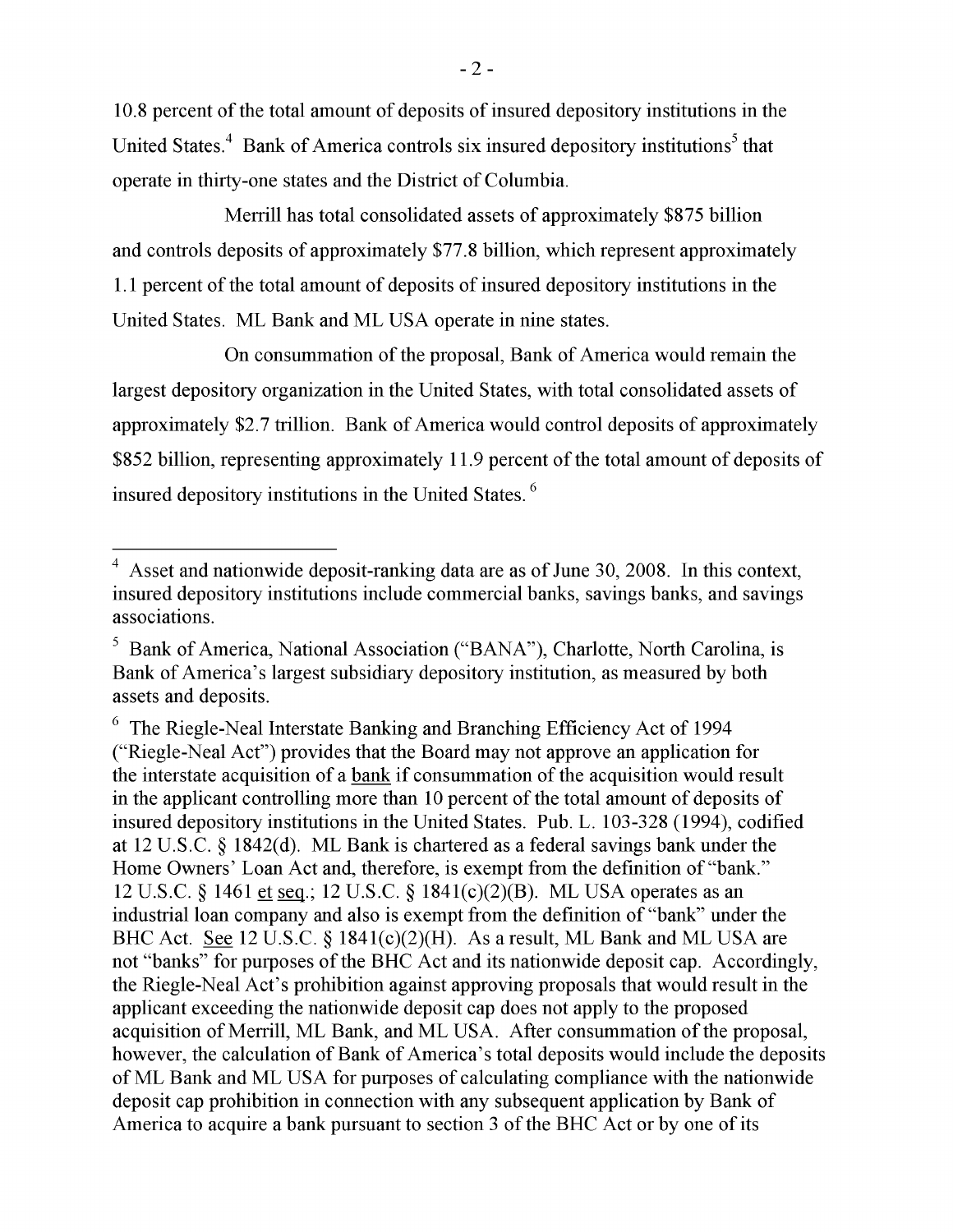#### Factors Governing Board Review of the Proposal

The Board previously has determined by regulation that the operation of a savings association and an industrial loan company by a bank holding company are activities closely related to banking for purposes of section  $4(c)(8)$  of the BHC Act.<sup>7</sup> The Board requires that savings associations, industrial loan companies, and any other entities Board requires that savings associations, industrial loan companies, and any other entities acquired by bank holding companies or financial holding companies conform their direct and indirect activities to the requirements for permissible activities under section 4 of the Regulation Y.<sup>8</sup> Bank of America has certified that Merrill is substantially engaged in activities that are financial in nature, incidental to a financial activity, or otherwise permissible for a financial holding company under section  $4(c)$  of the BHC Act.<sup>9</sup> Bank of America has committed that it will conform, terminate, or divest, within two years of the acquisition of Merrill, all the activities and investments of Merrill that are not permissible for a bank holding company under section  $4(c)$  of the BHC Act.<sup>10</sup>

 $\mathbf{F}_{\epsilon}$  bank holding companies under section  $A(\cdot)(2)(A)$ ,  $\mathbf{C}A$ ,  $\mathbf{D}\mathbf{H}\mathbf{C}$ ,  $A$  at no mains a  $A$ To approve the proposal, section  $4(J)(2)(A)$  of the BTC Act requires the Board to determine that the proposed acquisition of ML Bank and ML USA "can otherwise permission permission  $\mathcal{L}$  for a final holding company under section 4(c) of the theory under section 4(c) of the theory under section 4(c) of the theory under section 4(c) of the theory under section 4(c) o expected to produce benefits to the public, such as greater convenience, increased competition, or gains in efficiency, that outweigh possible adverse effects,  $\overline{c}$  $\epsilon$  concentration of resources, decreased or unfair competition, conflicts of to the conductivity  $t_{\rm max}$  and  $t_{\rm max}$  and  $t_{\rm max}$  and  $t_{\rm max}$  for a final holding comparison in the complete 225 September 225.85 (a) and the footnote.

terminate, or divest, within two years of the activities and  $\alpha$  accursion of  $M$ 

12 CFR 225.28(b)(1), (2), (4), (5), (6), (7), and (12).  $B_0(a)$ ,  $B_1(a)$ ,  $C_2(a)$ ,  $C_3(a)$ ,  $C_4(a)$ ,  $C_5(a)$ ,  $C_6(a)$ ,  $C_7(a)$ 

ssociation operated by a bank holding company may engage only in activities that are permissible for bank holding companies under section  $4(c)(8)$  of the BHC Act. 12 CFR  $225.28(b)(4)$  and  $225.86(a)$ .

A company is substantially engaged in activities permissible for a financial holding company if at least 85 percent of the company's consolidated total annual gross revenue is derived from, and at least 85 percent of the company's consolidated total assets is attributable to, the conduct of activities permissible for a financial holding company. 12 CFR 225.85(a)(3)(ii).

<sup>10</sup> 12 CFR 225.85(a)(3).

<sup>11</sup> 12 U.S.C. § 1843(j)(2)(A).

 $-3-$ 

subsidiary banks to merge with an unaffiliated bank pursuant to the Bank Merger Act.  $(12 \text{ U.S.C. } § 1828(c)).$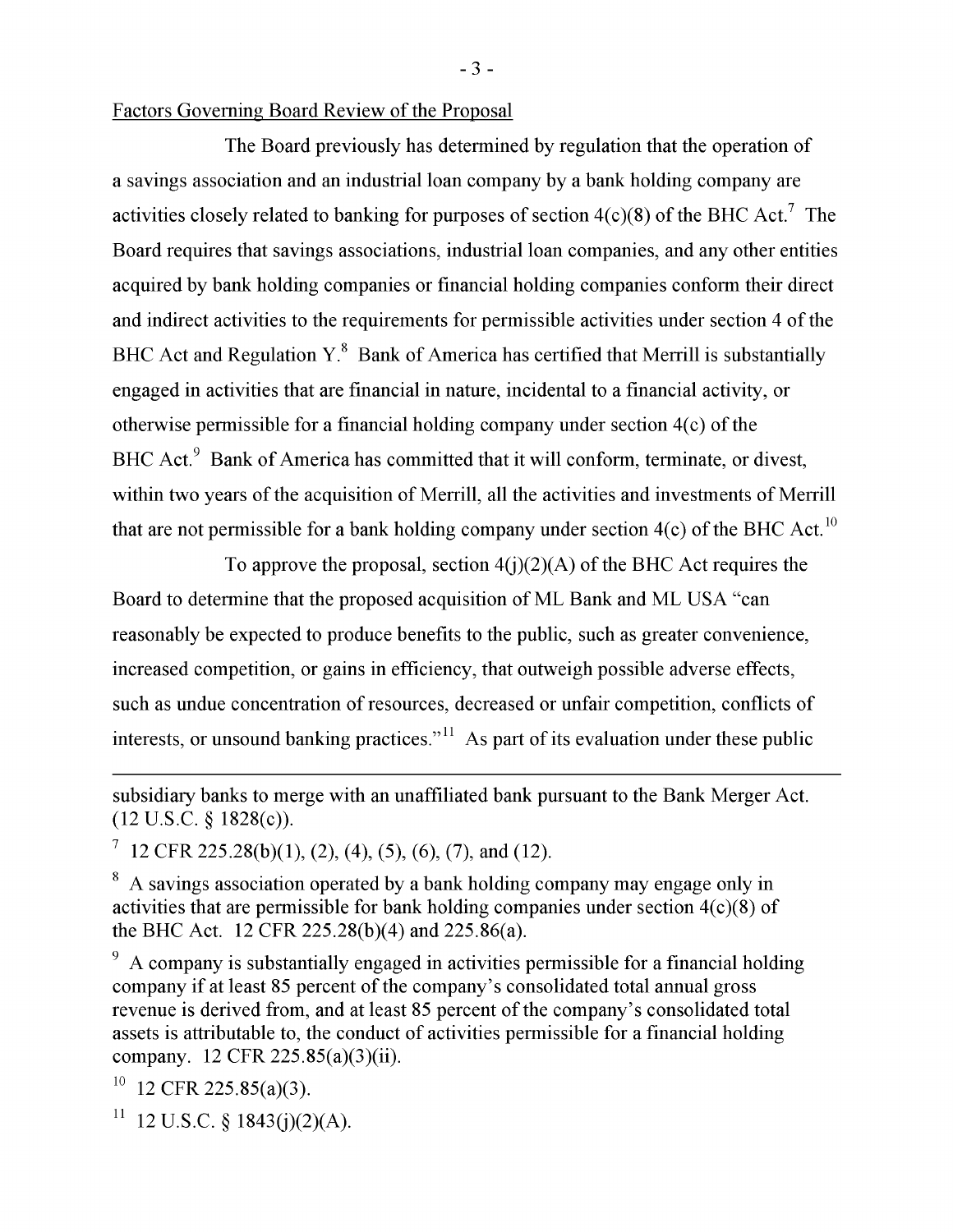interest factors, the Board reviews the financial and managerial resources of the companies involved, the effect of the proposal on competition in the relevant markets, and the public benefits of the proposal.<sup>12</sup> In acting on a notice to acquire a savings association or an insured industrial loan company, the Board also reviews the records of performance of the relevant insured depository institutions under the Community Reinvestment Act ("CRA").<sup>13</sup>

# Competitive Considerations

The Deevel bee considered corefully the commetitive effects of Devly Fire board has considered carefully the competitive effects of Bail or America's acquisition of Merrill, including the acquisition of ML Bank and ML USA,  $\frac{1}{2}$ In light of all the facts of record. Bank depository institutions that compete directly in 11 banking markets in California,  $T$  as considered carefully the competitive effects of  $\frac{1}{2}$ s, Nevada, New York, and Oregon. The Board has reviewed carefully ie effects of the proposal in all markets in light of all the facts of record.  $\alpha$ depository is the proposite in the manners in 11 bank of the rate of records. In particular, the Board has considered the number of competitors that would remain in the markets, the relative shares of total deposits in depository institutions in each market ("market deposits") controlled by Bank of America and Merrill,  $15$  the concentration levels

full range of banking products and services to its customers. ML USA R 225.26. See, e.g., Wachovia Corporation, 92 Federal Reserve Bulletin C183 (2006); Banc One Corporation, 83 Federal Reserve Bulletin 602 (1997).

 $13 \text{ } 12 \text{ U.S.C. }$  8 2901 et seq.

 $s_2$  and  $r_1$  and  $r_2$  agent for nonproprietary monopolymoney monopolymoney matrix  $\overline{r}$ pperates 54 branches in California, Connecticut, Massachusetts, Nevada, New Jersey, New York, Oregon, and Pennsylvania and offers a full range of banking products and services to its customers. ML USA operates three branches in New Jersey, New York, and Utah. ML USA accepts money market deposit accounts, transaction accounts, and certificates of deposit. It also makes loans and serves as a transfer agent, subaccountant, registrar, and fiscal agent for nonproprietary money market funds and mutual funds.

<sup>15</sup> Deposit and market share data are as of June 30, 2008, and are based on calculations in which the deposits of thrift institutions are included at 50 percent. The Board previously has indicated that thrift institutions have become, or have the potential to become, significant competitors of commercial banks. See, e.g., Midwest Financial Group, 75 Federal Reserve Bulletin 386, 387 (1989); National City Corporation, 70 Federal Reserve Bulletin 743, 744 (1984). Thus, the Board regularly has included thrift deposits in the market share calculation on a 50 percent weighted basis. See, e.g., First Hawaiian, Inc., 77 Federal Reserve Bulletin 52, 55 (1991). In the market share calculations in this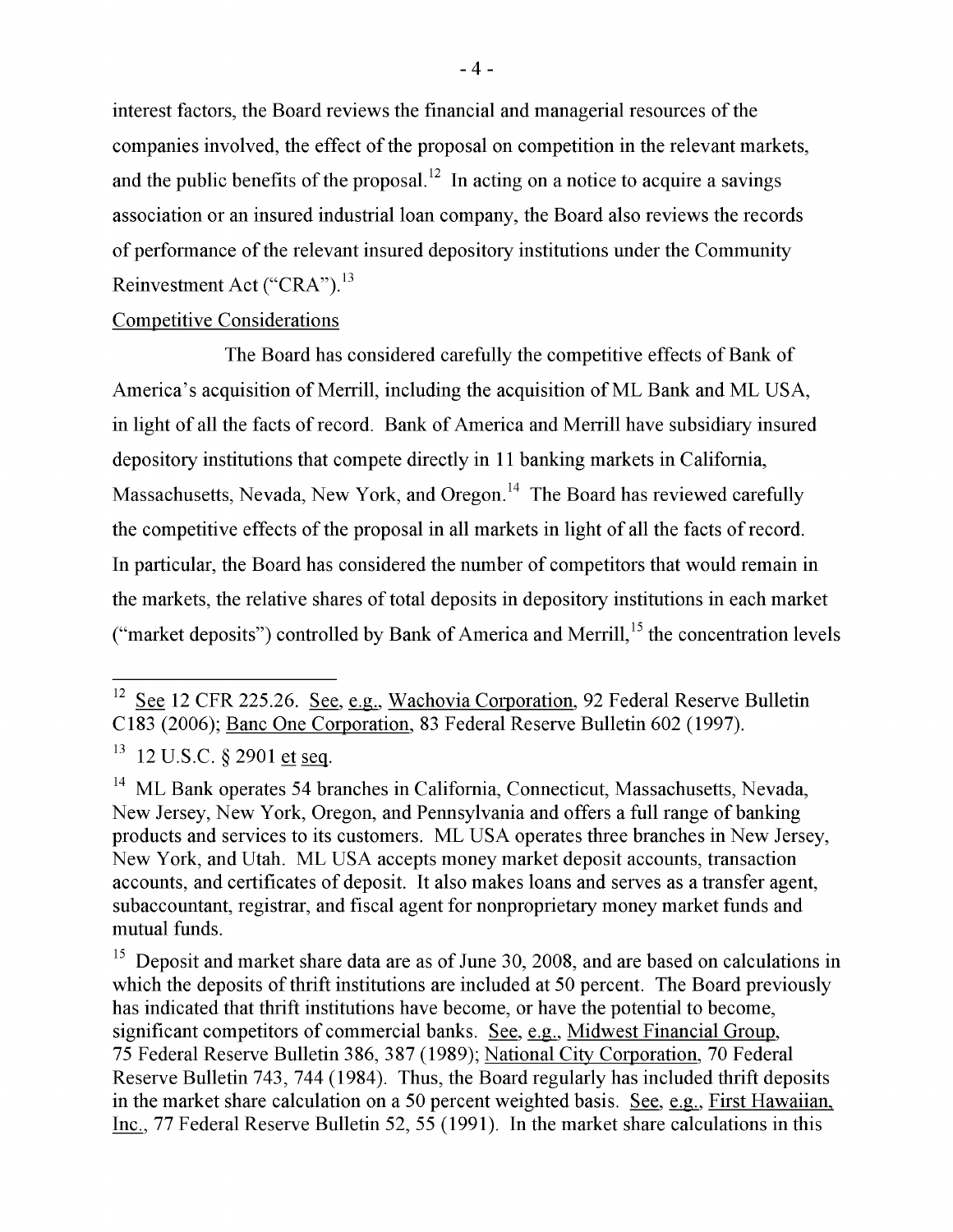of market deposits and the increase in those levels as measured by the Herfindahl-Hirschman Index ("HHI") under the Department of Justice Merger Guidelines ("DOJ Guidelines"),  $^{16}$  and other characteristics of the markets.

Consummation of the proposal would be consistent with Board precedent which the deposits of thrift institutions are institutions are included at 50 percent. The Board previously pr and within the thresholds in the DOJ Guidelines in all the banking markets in whi insured denository institutions of Bank of America and Merrill directly compete  $^{\mathrm{1}}$  $\frac{1}{2}$  Federal Reserve Bulletin 386, 387 (1989); National City Corporation, 70 Federal City Composition, 70  $\frac{1}{2}$ consummation of the proposal, two of the banking markets would remain unconcentrated ind eight would remain moderately concentrated. One banking market would continue and eight would remain moderately concentrated. One banking market would continue to be highly concentrated but with no increase in the HHI. In each of the 11 banking  $\mathbf{b}$  at 100 percent on a post-acquisition basis to reflect the resulting control of reflect the resulting control of  $\mathbf{b}$  $max$ cis, humerous competitors would remain.

The DOJ also reviewed the proposal and has advised the Board that deposits of ML USA on a pre-actual on a pre-actual on a pre-actual on a pre-actual on at 100 percent on at 100 percent on at 100 percent on a preconsummation of the transaction would not likely have a significantly adverse effect on competition in any relevant banking market or in any relevant market. The market is considered unconcentrated if the post-acquisition HHI is unconcentrated if the post-acquisition HHI i appropriate federal supervisory agencies also have been afforded an opportunity to comment and have not objected to the proposal. ("DOM) has into the Board that a bank merger or activity of the Board merger or activity will not be expected.

post-accuracy increases the acquisition HHI is at least 1800 and the acquisition increases the HHI by more tha case, the Board weighted the deposits of ML Bank at 50 percent on a pre-acquisition basis and at 100 percent on a post-acquisition basis to reflect the resulting control of such deposits by a commercial banking organization. ML USA offers only limited services and its offices are not open to the public. The Board, therefore, excluded the deposits of ML USA on a pre-acquisition basis and weighted them at 100 percent on a post-acquisition basis to reflect the resulting control of such deposits by a commercial banking organization.

 $\overline{C}$  $\sigma_{\rm v}$  on the proposal on the proposal or the proposal of the appel in the appendix. post-acquisition HHI is under 1000, moderately concentrated if the post-acquisition HHI is between 1000 and 1800, and highly concentrated if the post-acquisition remain unconcentrated in the post-acquisition moderated remains when  $\frac{1}{4}$  concentrated. One bank in  $\frac{1}{4}$  concentrated. One bank in  $\frac{1}{4}$  concentrated. The bank in  $\frac{1}{4}$  concentrated in the post-acquisiti  $m_{\text{tot}}$  in the beharmorean of susfice (bost) has informed the Board that a bank merger or acquisition generally will not be challenged (in the absence of other factors indicating anticompetitive effects) unless the post-acquisition HHI is at least 1800 and the acquisition increases the HHI by more than 200 points. The DOJ has stated that the higher-than-normal HHI thresholds for screening bank mergers and acquisitions for anticompetitive effects implicitly recognize the competitive effects of limited-purpose and other nondepository financial entities.

 $17$  Those banking markets and the effects of the proposal on their concentration of banking resources are described in the appendix.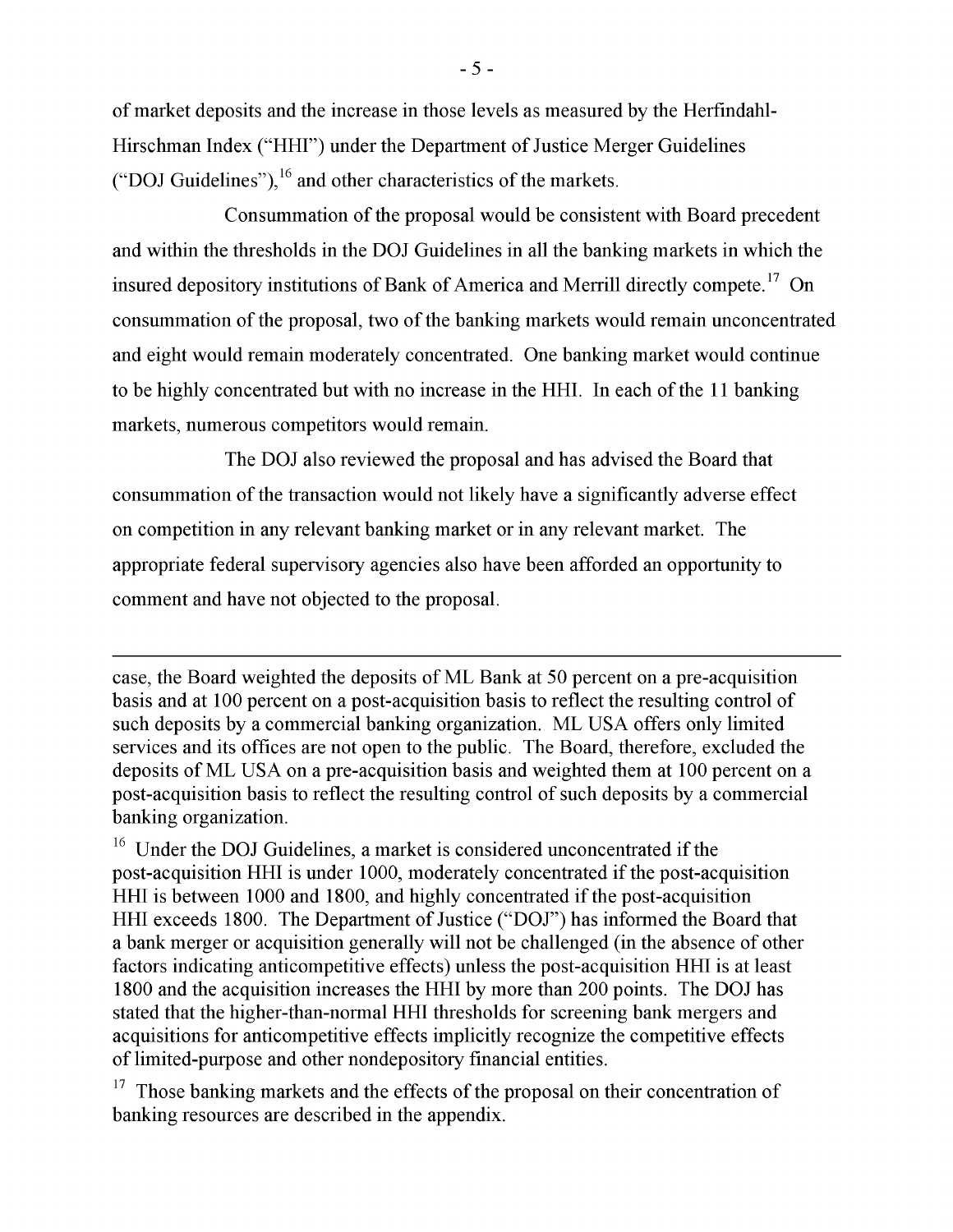Based on all the facts of record, the Board concludes that consummation of the proposal would not have a significantly adverse effect on competition or on the concentration of resources in any relevant banking market. Accordingly, the Board has determined that competitive considerations are consistent with approval.

# Financial and Managerial Resources

In reviewing the proposal under section 4 of the BHC Act, the Board has considered carefully the financial and managerial resources of Bank of America, Merrill, and their subsidiary insured depository institutions and the effect of the transaction on those resources. This review was conducted in light of all the facts of record, including confidential reports of examination, other supervisory information from the primary federal and state supervisors of the organizations involved in the proposal, and publicly reported and other financial information, including information provided by Bank of America. The Board also has consulted with the Office of Thrift Supervision ("OTS") and Federal Deposit Insurance Corporation ("FDIC"), the primary federal supervisors of Merrill's subsidiary insured depository institutions.

In evaluating financial resources in expansionary proposals by banking organizations, the Board reviews the financial condition of the organizations involved on both a parent-only and consolidated basis, as well as the financial condition of the subsidiary insured depository institutions and the organizations' significant nonbanking operations. In this evaluation, the Board considers a variety of information, including capital adequacy, asset quality, and earnings performance. In assessing financial factors, the Board consistently has considered capital adequacy to be especially important. The Board also evaluates the financial condition of the combined organization at consummation, including its capital position, asset quality, and earnings prospects, and the impact of the proposed funding of the transaction. In addition, the Board considers the ability of the organization to absorb the costs of the proposal and the plans for integrating operations after consummation.

The Board has considered carefully the financial factors of the proposal. Bank of America and its subsidiary depository institutions are well capitalized and would remain so on consummation of the proposal. ML Bank and ML USA also

 $-6-$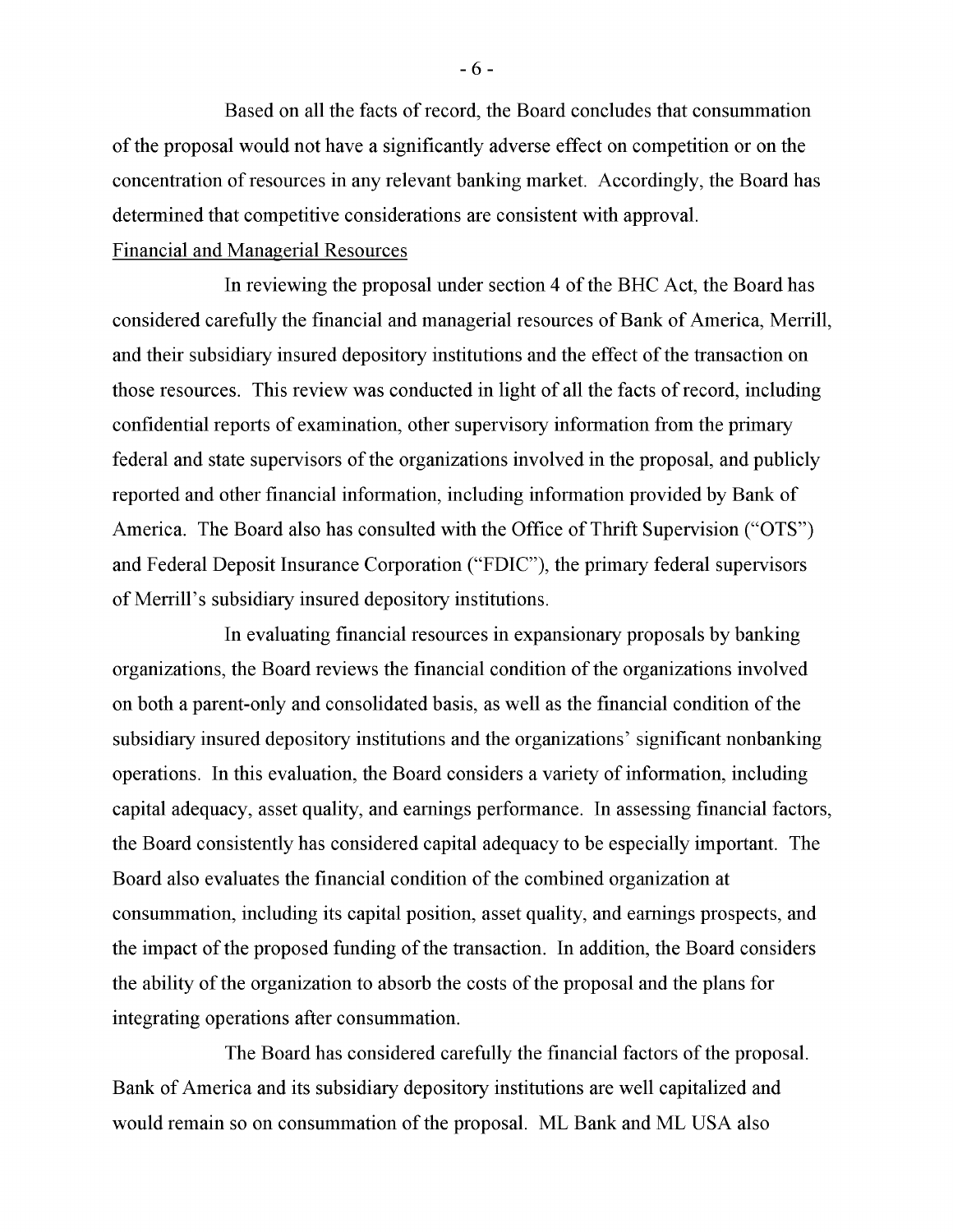are well capitalized and would remain so after consummation of the proposal. Based on its review of the record, including all of the considerations noted above, the Board finds that Bank of America has sufficient financial resources to effect the proposal.<sup>18</sup>

[Footnote 18 The proposed transaction is structured as a share exchange and would not increase that debt also has considered the managerial resources of the organizations involved and the proposed combined organization. The Board has reviewed the examination records of Bank of America and its subsidiary depository institutions, and ML Bank and ML USA, including assessments of their management, risk-management systems, and operations. In addition, the Board has considered its supervisory experiences and those of the other relevant federal supervisory agencies with the organizations and their records of compliance with applicable banking laws and with anti-money laundering laws. The Board also has considered carefully Bank of America's plans for implementing the proposal, including its proposed risk-management systems after consummation. Bank of America plans to implement enhanced risk-management policies, procedures, and controls at the combined organization and is devoting significant financial and other resources to address all aspects of the post-acquisition integration process. The Board also has considered Bank of America's record of successfully integrating large organizations into its operations and risk-management systems after acquisitions.

Based on all the facts of record, the Board has concluded that considerations relating to the financial and managerial resources of the organizations involved in the proposal are consistent with approval under section 4 of the BHC Act. Records of Performance Under the CRA

As noted previously, the Board reviews the records of performance under the CRA of the relevant insured depository institutions when acting on a notice to acquire an insured depository institution, including a savings association or industrial loan company. The CRA requires the federal financial supervisory agencies to encourage insured depository institutions to help meet the credit needs of the local communities in which they operate, consistent with their safe and sound operation, and requires the

 $-7-$ 

 $18$  The proposed transaction is structured as a share exchange and would not increase the debt-service requirements of the combined company.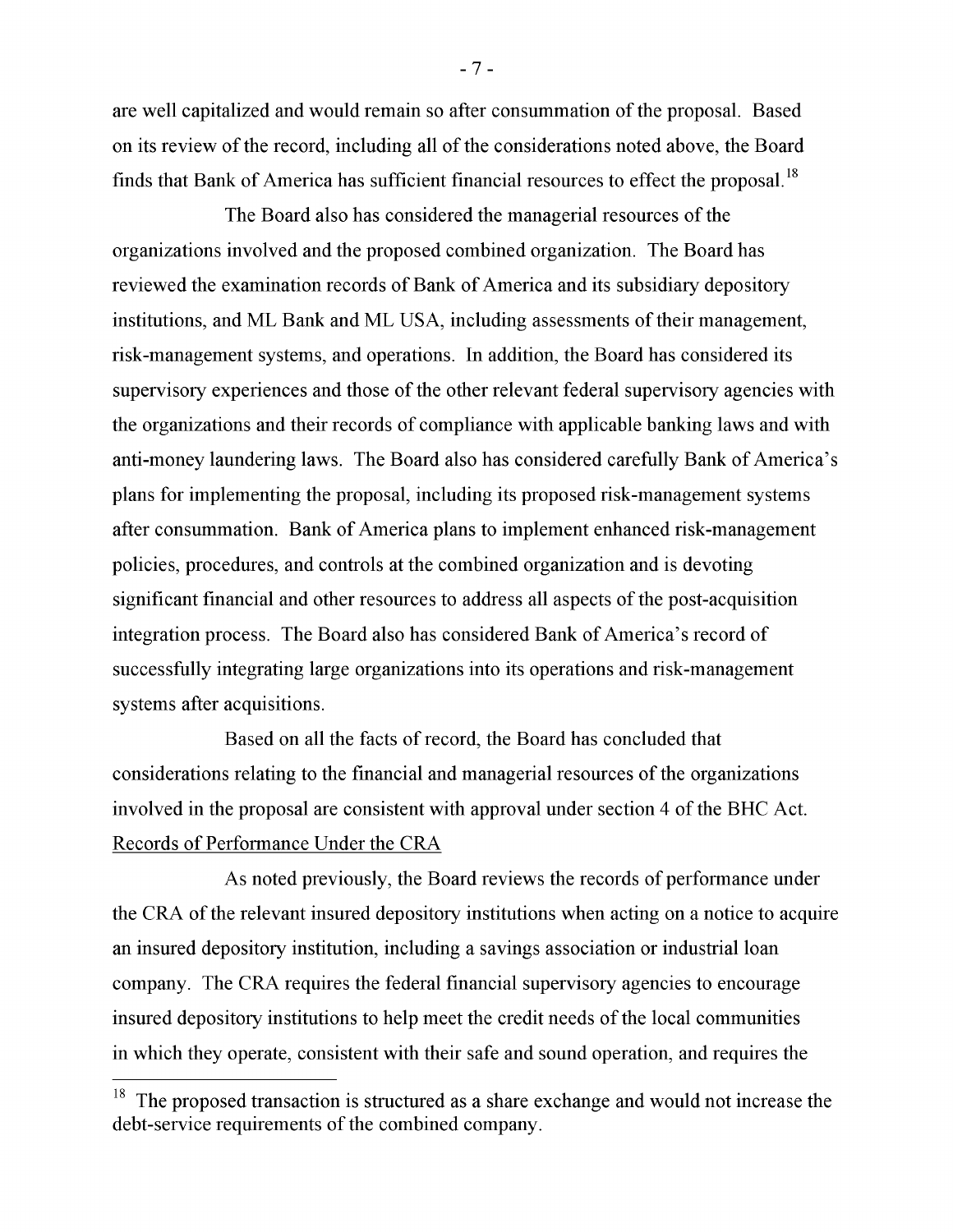appropriate federal financial supervisory agency to take into account the relevant depository institution's record of meeting the credit needs of its entire community, including low- and moderate-income ("LMI") neighborhoods, in evaluating bank expansionary proposals.<sup>19</sup>

As provided in the CRA, the Board has evaluated the proposal in light of the evaluations by the appropriate federal supervisors of the CRA performance records of the relevant insured depository institutions. An institution's most recent CRA performance evaluation is a particularly important consideration in the application process because it represents a detailed, on-site evaluation of the institution's overall record of performance under the CRA by its appropriate federal supervisor.<sup>20</sup>

Bank of America's lead bank, BANA, received an "outstanding" rating at its most recent CRA performance evaluation by the Office of the Comptroller of the  $\begin{bmatrix} 1 & 21 & 2006 \end{bmatrix}$   $\begin{bmatrix} 1 & 1 & 0 \\ 0 & 1 & 0 \end{bmatrix}$  rating rating rating rating rating rating rating rating rating rating rating rating rating rating rating rating rating rating rating rating rating rating rating r at December 31, 2006. All other insured depository institutions of  $\overline{\phantom{a}}$ Bank of America were rated "outstanding" or "satisfactory" at their most recent CRA performance evaluations.

 $\overline{M}$ . EDCA, as solved and  $\overline{M}$  on  $\overline{M}$  insured depository institutions of the property  $\overline{CD}$  $B$ ank of America and  $B$  outstanding  $B$  at the most recent  $C_{AA}$ performance evaluation by the FDIC, as of January 10, 2006.<sup>22</sup> ML Bank has not  $\mathbb{R}$  recent and  $\mathbb{R}$  recent CRA recent CRA recent CRA recent CRA rating at its most recent CRA recent CRA recent CRA recent CRA recent CRA recent CRA recent CRA recent CRA recent CRA recent CRA recent CRA recent C CRA rating because before its conversion to a savings associal August 5, 2006, it was a trust company and thus not subject to the CRA. Bank of America has represented that it will institute the community development and community investment policies of BANA at ML Bank to strengthen the bank's CRA policies, and to help meet the credit needs of the communities it serves.

 $\frac{1}{\sqrt{1-\frac{1}{\sqrt{1-\frac{1}{\sqrt{1-\frac{1}{\sqrt{1-\frac{1}{\sqrt{1-\frac{1}{\sqrt{1-\frac{1}{\sqrt{1-\frac{1}{\sqrt{1-\frac{1}{\sqrt{1-\frac{1}{\sqrt{1-\frac{1}{\sqrt{1-\frac{1}{\sqrt{1-\frac{1}{\sqrt{1-\frac{1}{\sqrt{1-\frac{1}{\sqrt{1-\frac{1}{\sqrt{1-\frac{1}{\sqrt{1-\frac{1}{\sqrt{1-\frac{1}{\sqrt{1-\frac{1}{\sqrt{1-\frac{1}{\sqrt{1-\frac{1}{\sqrt{1-\frac{1}{\sqrt{1-\frac{1}{\sqrt{1-\frac{1$  $\chi$  2903.

 $^{20}$  See Interagency Questions and Answers Regarding Community Reinvestment, 66 Federal Register 36,620 and 36,639 (2001).

<sup>&</sup>lt;sup>21</sup> The period for the BANA evaluation was January 1, 2004, through December 31, 2006.

 $22$  The period for the ML USA evaluation was April 1, 2003, through December 31, 2005.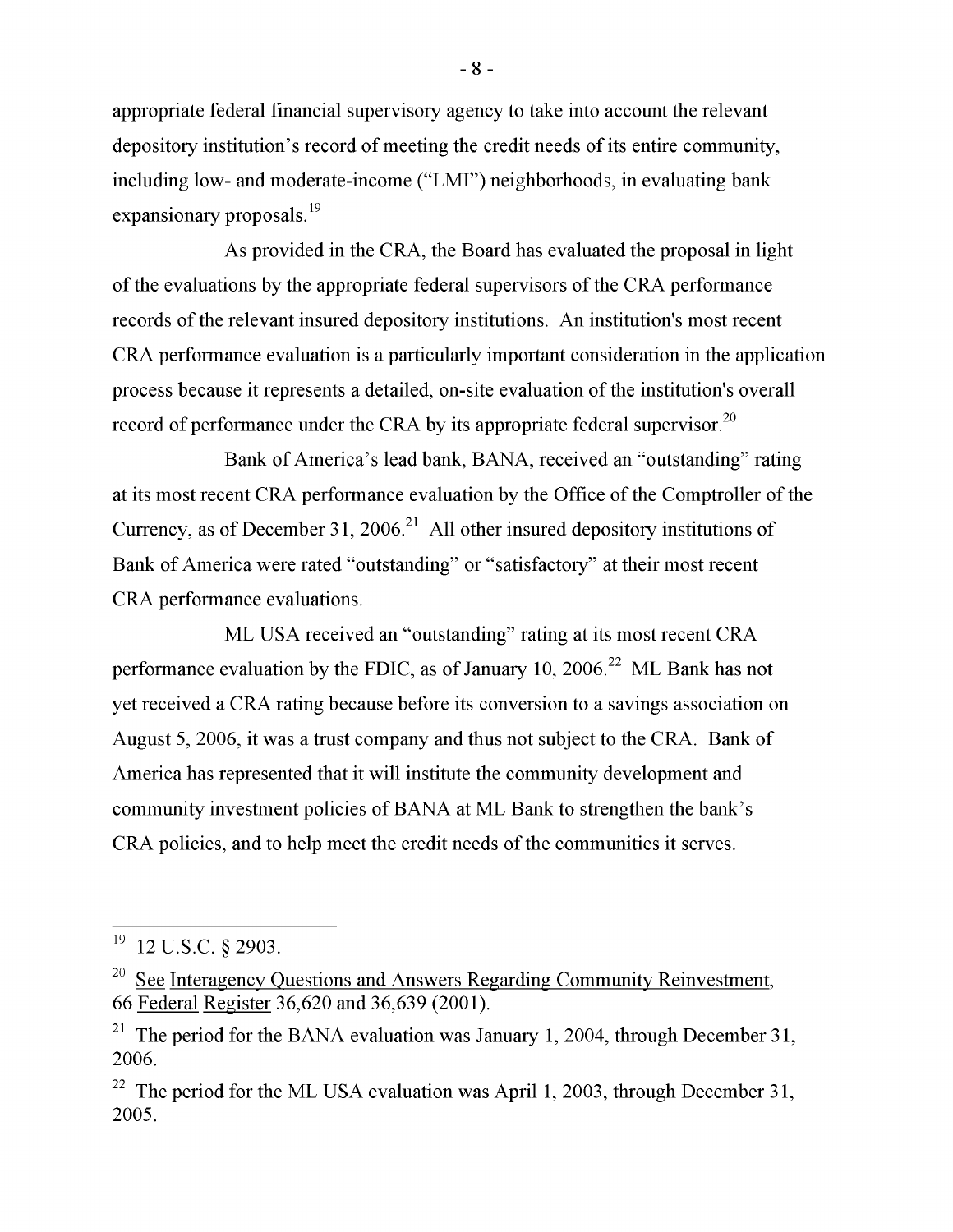Based on a review of the entire record, and for the reasons discussed above, the Board has concluded that considerations relating to the CRA performance records of the relevant insured depository institutions are consistent with approval of the proposal. Public Benefits

As part of its evaluation of the public interest factors under section 4 of the BHC Act, the Board has reviewed carefully the public benefits and possible adverse effects of the proposal. The record indicates that consummation of the proposal would result in benefits to consumers currently served by ML Bank and ML USA by providing them access to additional banking and nonbanking products and services from Bank of America. Bank of America has represented that it would grant customers of ML Bank and ML USA access to BANA's ATM network and branches on the same terms and conditions as BANA customers. As noted, Bank of America also would implement enhanced risk-management systems at the combined organization.

For the reasons discussed above and based on all the facts of record, the Board has determined that the conduct of the proposed nonbanking activities within the framework of Regulation Y and Board precedent is not likely to result in significantly adverse effects, such as undue concentration of resources, decreased or unfair competition, conflicts of interests, or unsound banking practices. For the reasons discussed above and based on the entire record, the Board has concluded that consummation of the proposal can reasonably be expected to produce public benefits that would outweigh any likely adverse effects. Accordingly, the Board has determined that the balance of the public benefits under the standard of section  $4(j)(2)$ of the BHC Act is consistent with approval.

Bank of America also has provided notice under section  $4(c)(13)$  of the BHC Act and the Board's Regulation K to acquire Merrill Lynch Yatirim Bank A.S. The Board concludes that all factors required to be considered under the BHC Act and the Board's Regulation K are consistent with approval.

### Conclusion

Based on the foregoing and all the facts of record, including reports of examination of the institutions involved, information provided by Bank of America,

 $-9-$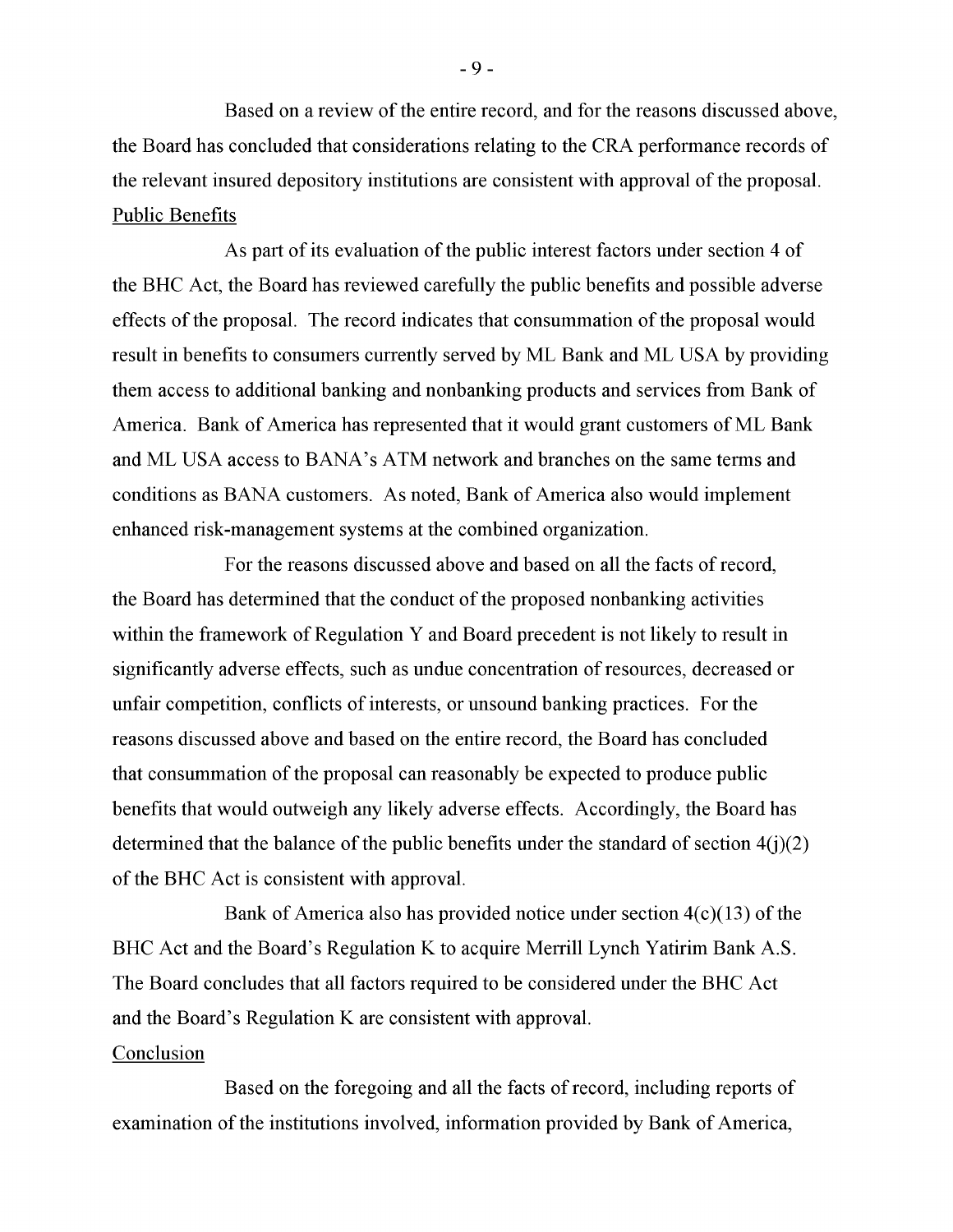and confidential supervisory information, the Board has determined that the proposal should be, and hereby is, approved. In reaching its conclusion, the Board has considered all the facts of record in light of the factors that it is required to consider under the BHC Act. The Board's approval is specifically conditioned on compliance by Bank of America with the conditions imposed in this order and all the commitments made to the Board in connection with the proposal. The Board's approval also is subject to all the conditions set forth in Regulation Y, including those in sections 225.7 and 225.25(c),  $^{23}$ and to the Board's authority to require such modification or termination of the activities of the bank holding company or any of its subsidiaries as the Board finds necessary to holding company or any of its subsidiaries as the Board finds necessary to ensure compliance with, and to prevent evasion of, the provisions of the BHC Act and the Board's regulations and orders issued thereunder. For purposes of this action, these conditions and commitments are deemed to be conditions imposed in writing by the Board in connection with its findings and decisions herein and, as such, may be enforced in proceedings under applicable law.

The proposal shall not be consummated later than three months after the effective date of this order, unless such period is extended for good cause by the Board or by the Federal Reserve Bank of Richmond, acting pursuant to delegated authority.

By order of the Board of Governors,  $24$  effective November 26, 2008.

(signed)

Robert deV. Frierson Deputy Secretary of the Board

<sup>&</sup>lt;sup>23</sup> 12 CFR 225.7 and 225.25(c).

<sup>&</sup>lt;sup>24</sup> Voting for this action: Chairman Bernanke, Vice Chairman Kohn, and Governors Warsh, Kroszner, and Duke.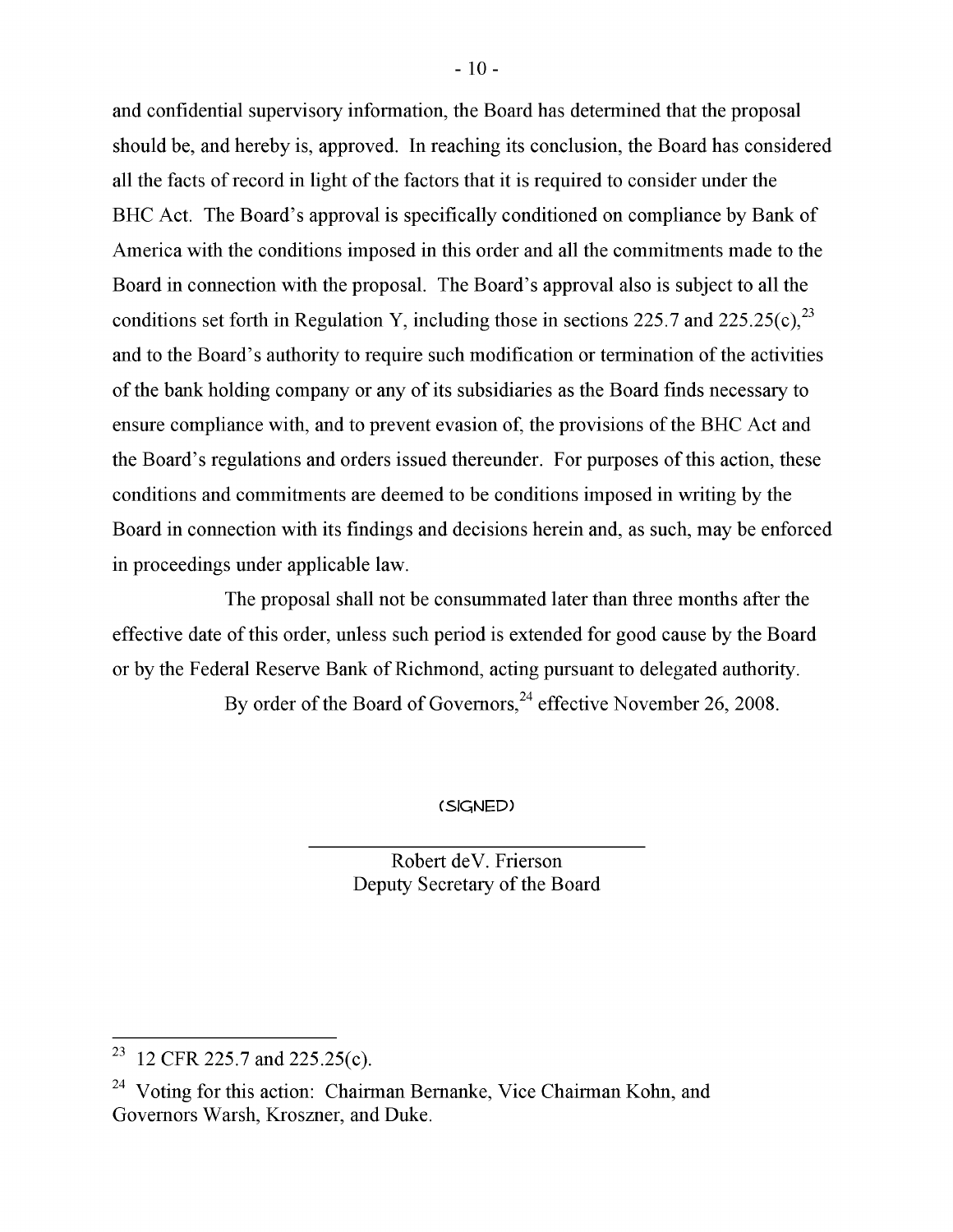# **Appendix**

### **Banking Markets Consistent with Board Precedent and DOJ Guidelines**

All rankings, market deposit shares, and HHIs are based on thrift deposits weighted at 50 percent, except for the savings association deposits of Merrill, which are weighted at 50 percent before consummation of the proposal and 100 percent after consummation. The deposits of ML Bank US were excluded on a pre-acquisition basis and weighted at 100 percent on a post-acquisition basis. The effects of these modifications on the post-consummation market shares and HHIs are more evident in some markets than in others.

#### **California Banking Markets**

**Los Angeles** – the Los Angeles Ranally Metropolitan Area and the cities of Acton in Los Angeles County and Rosamond in Kern County.

|                                                   | Rank | <b>Amount of</b><br><b>Deposits</b> | <b>Market Deposit</b><br>Shares $(\% )$ | <b>Resulting</b><br><b>HHI</b> | Change<br>in HHI | Remaining<br>Number of<br><b>Competitors</b> |
|---------------------------------------------------|------|-------------------------------------|-----------------------------------------|--------------------------------|------------------|----------------------------------------------|
| <b>Bank of America</b><br>$Pre-$<br>consummation  |      | \$58.8 bil.                         | 19.8                                    |                                |                  |                                              |
| Merrill                                           | 40   | $$1.4$ bil.                         | 0.3                                     | 824                            | $+16$            | 198                                          |
| <b>Bank of America</b><br>$Post-$<br>consummation |      | $$60.3$ bil.                        | 20.3                                    |                                |                  |                                              |

| Napa – the Napa Ranally Metropolitan Area and the cities of Calistoga and St. Helena in Napa County. |                |                                     |                                         |                         |                         |                                              |  |  |  |
|------------------------------------------------------------------------------------------------------|----------------|-------------------------------------|-----------------------------------------|-------------------------|-------------------------|----------------------------------------------|--|--|--|
|                                                                                                      | Rank           | <b>Amount of</b><br><b>Deposits</b> | <b>Market Deposit</b><br>Shares $(\% )$ | <b>Resulting</b><br>HHI | <b>Change</b><br>in HHI | Remaining<br>Number of<br><b>Competitors</b> |  |  |  |
| <b>Bank of America</b><br>Pre-<br>consummation                                                       | 2              | \$423.8 mil.                        | 16.0                                    |                         |                         |                                              |  |  |  |
| Merrill                                                                                              | 16             | $$32.8$ mil.                        | 0.6                                     | 1127                    | $+27$                   | 18                                           |  |  |  |
| <b>Bank of America</b><br>$Post-$<br>consummation                                                    | $\mathfrak{D}$ | \$456.7 mil.                        | 17.2                                    |                         |                         |                                              |  |  |  |

**Palm Springs-Cathedral City-Palm Desert** – the Palm Springs-Cathedral City-Palm Desert and Indio-Coachella Ranally Metropolitan Areas and the cities of Joshua Tree, Twentynine Palms, and Yucca Valley in San Bernardino County.

|                                                   | Rank | <b>Amount of</b><br><b>Deposits</b> | <b>Market Deposit</b><br>Shares $(\% )$ | <b>Resulting</b><br><b>HHI</b> | <b>Change</b><br>in HHI | Remaining<br>Number of<br><b>Competitors</b> |
|---------------------------------------------------|------|-------------------------------------|-----------------------------------------|--------------------------------|-------------------------|----------------------------------------------|
| <b>Bank of America</b><br>$Pre-$<br>consummation  |      | $$1.2$ bil.                         | 19.1                                    |                                |                         |                                              |
| Merrill                                           | 23   | \$18.9 mil.                         | 0.2                                     | 936                            | $+9$                    | 26                                           |
| <b>Bank of America</b><br>$Post-$<br>consummation |      | $$1.2$ bil.                         | 19.3                                    |                                |                         |                                              |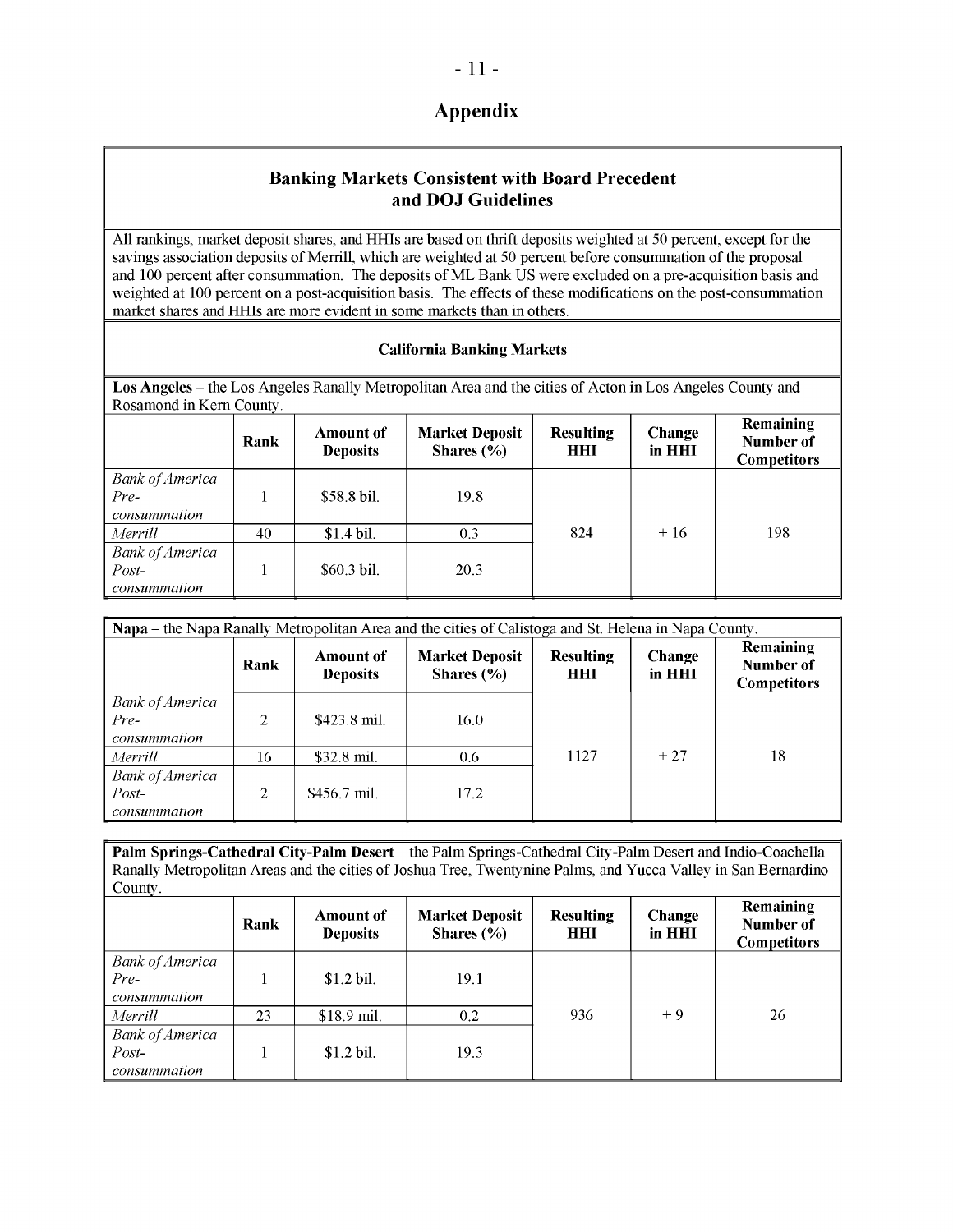| San Diego – the San Diego Ranally Metropolitan Area and the cities of Camp Pendleton and Pine Valley in<br>San Diego County. |      |                                     |                                         |                         |                         |                                              |  |  |  |
|------------------------------------------------------------------------------------------------------------------------------|------|-------------------------------------|-----------------------------------------|-------------------------|-------------------------|----------------------------------------------|--|--|--|
|                                                                                                                              | Rank | <b>Amount of</b><br><b>Deposits</b> | <b>Market Deposit</b><br>Shares $(\% )$ | <b>Resulting</b><br>HHI | <b>Change</b><br>in HHI | Remaining<br>Number of<br><b>Competitors</b> |  |  |  |
| <b>Bank of America</b><br>Pre-<br>consummation                                                                               |      | $$7.9$ bil.                         | 17.3                                    |                         |                         |                                              |  |  |  |
| Merrill                                                                                                                      | 17   | \$633.6 mil.                        | 0.7                                     | 1090                    | $+34$                   | 70                                           |  |  |  |
| <b>Bank of America</b><br>$Post-$<br>consummation                                                                            |      | $$8.5$ bil.                         | 18.6                                    |                         |                         |                                              |  |  |  |

**San Francisco-Oakland-San Jose** – the San Francisco-Oakland-San Jose Ranally Metropolitan Area, and the cities of Byron in Contra Costa County, Hollister and San Juan Bautista in San Bonito County, Pescadero in San Mateo County and Point Reyes Station in Marsh County.

|                                                  | Rank | <b>Amount of</b><br><b>Deposits</b> | <b>Market Deposit</b><br>Shares $(\% )$ | <b>Resulting</b><br>HHI | <b>Change</b><br>in HHI | Remaining<br>Number of<br><b>Competitors</b> |
|--------------------------------------------------|------|-------------------------------------|-----------------------------------------|-------------------------|-------------------------|----------------------------------------------|
| <b>Bank of America</b><br>$Pre-$<br>consummation |      | \$56.8 bil.                         | 25.3                                    |                         |                         |                                              |
| Merrill                                          | 12   | \$5.1 bil.                          | 1.1                                     | 1497                    | $+85$                   | 115                                          |
| <b>Bank of America</b><br>Post-<br>consummation  |      | \$61.9 bil.                         | 27.3                                    |                         |                         |                                              |

| Santa Barbara – the Santa Barbara Ranally Metropolitan Area. |      |                                     |                                         |                         |                         |                                              |  |  |  |
|--------------------------------------------------------------|------|-------------------------------------|-----------------------------------------|-------------------------|-------------------------|----------------------------------------------|--|--|--|
|                                                              | Rank | <b>Amount of</b><br><b>Deposits</b> | <b>Market Deposit</b><br>Shares $(\% )$ | <b>Resulting</b><br>HHI | <b>Change</b><br>in HHI | Remaining<br>Number of<br><b>Competitors</b> |  |  |  |
| <b>Bank of America</b><br>Pre-<br>consummation               | 2    | \$648.8 mil.                        | 10.4                                    |                         |                         |                                              |  |  |  |
| Merrill                                                      | 13   | $$162.2$ mil.                       | 1.3                                     | 1423                    | $+18$                   | 18                                           |  |  |  |
| <b>Bank of America</b><br>$Post-$<br>consummation            | 2    | \$811 mil.                          | 12.8                                    |                         |                         |                                              |  |  |  |

| Santa Rosa - the Santa Rosa Ranally Metropolitan Area and the city of Cloverdale in Sonoma County. |                                                                                                                                                                                              |              |      |      |       |    |  |  |
|----------------------------------------------------------------------------------------------------|----------------------------------------------------------------------------------------------------------------------------------------------------------------------------------------------|--------------|------|------|-------|----|--|--|
|                                                                                                    | Remaining<br><b>Market Deposit</b><br>Change<br><b>Resulting</b><br><b>Amount of</b><br>Rank<br>Number of<br><b>Deposits</b><br>Shares $(\% )$<br>in HHI<br><b>HHI</b><br><b>Competitors</b> |              |      |      |       |    |  |  |
| <b>Bank of America</b><br>Pre-<br>consummation                                                     | 2                                                                                                                                                                                            | \$845.6 mil. | 12.9 |      |       |    |  |  |
| Merrill                                                                                            | 16                                                                                                                                                                                           | $$62.7$ mil. | 0.5  | 1003 | $+16$ | 21 |  |  |
| <b>Bank of America</b><br>$Post-$<br>consummation                                                  | $\overline{\mathcal{L}}$                                                                                                                                                                     | \$908.4 mil. | 13.8 |      |       |    |  |  |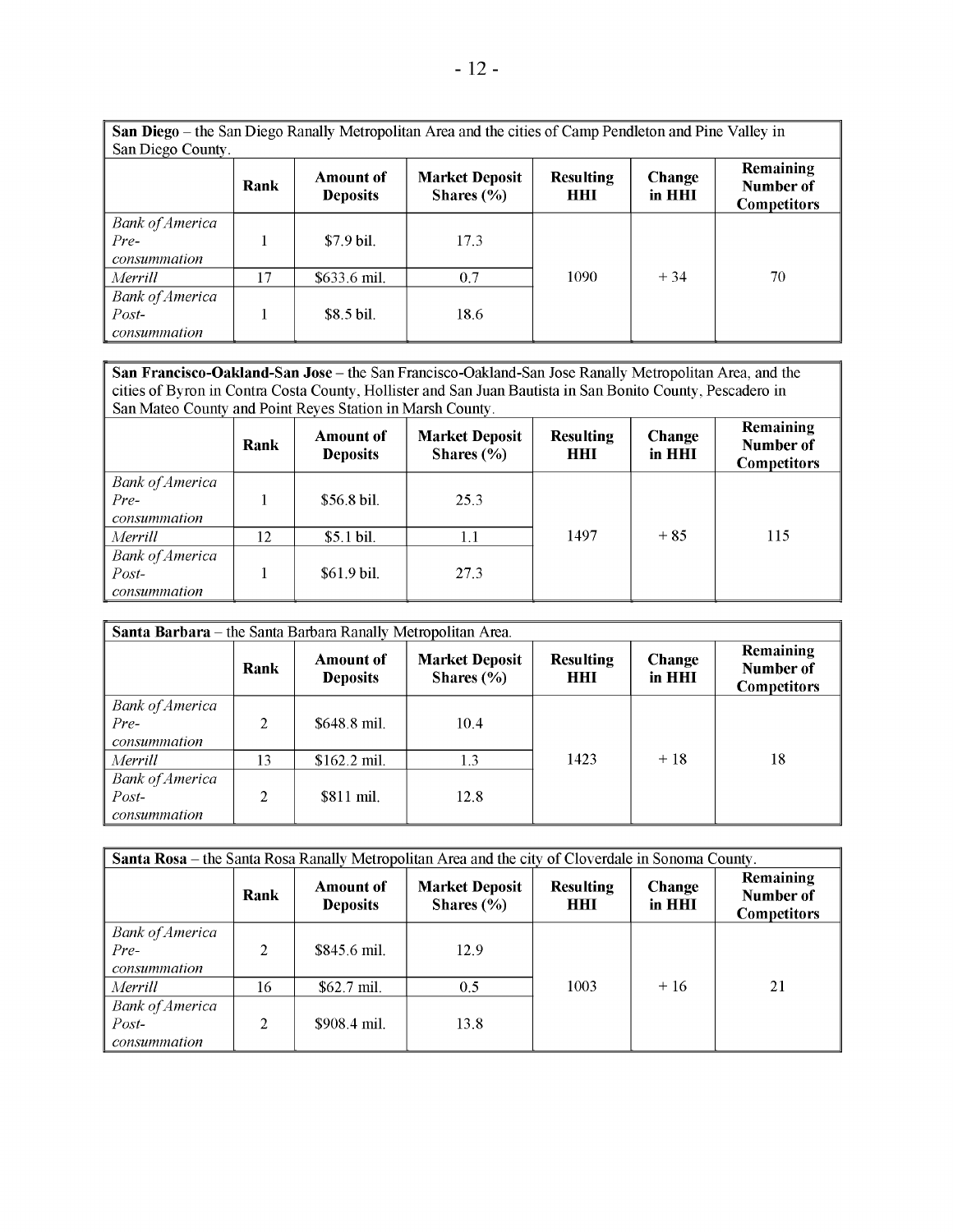#### **Massachusetts Banking Market**

**Boston** – the Boston Ranally Metropolitan Area and the towns of Amherst, Antrim, Atkinson, Bennington, Brookline, Chester, Danville, Deering, Derry, Dublin, East Hamstead, Fitzwilliam, Francestown, Fremont, Greenfield, Greenville, Hampstead, Hancock, Hollis, Hudson, Jaffrey, Kingston, Litchfield, Lyndeboro, Mason, Merrimac, Milford, Mont Vernon, Nashua City, New Ipswich, Newton, Pelham, Peterborough, Plaistow, Raymond, Rindge, Salem, Sandown, Seabrook, Sharon, South Hampton, South Nashua, Temple, Wilton, and Windham in New Hampshire.

|                                                   | Rank | <b>Amount of</b><br><b>Deposits</b> | <b>Market Deposit</b><br>Shares $(\% )$ | <b>Resulting</b><br>HHI | Change<br>in HHI | <b>Remaining</b><br>Number of<br><b>Competitors</b> |
|---------------------------------------------------|------|-------------------------------------|-----------------------------------------|-------------------------|------------------|-----------------------------------------------------|
| <b>Bank of America</b><br>$Pre-$<br>consummation  |      | $$29.6$ bil.                        | 22.0                                    |                         |                  |                                                     |
| Merrill                                           | 67   | $$314.2$ mil.                       | 0.1                                     | 1202                    | $+7$             | 159                                                 |
| <b>Bank of America</b><br>$Post-$<br>consummation |      | \$29.9 bil.                         | 22.2                                    |                         |                  |                                                     |

|                                                      | <b>Nevada Banking Market</b>                                                                                                                                                                 |             |     |      |      |    |  |  |  |
|------------------------------------------------------|----------------------------------------------------------------------------------------------------------------------------------------------------------------------------------------------|-------------|-----|------|------|----|--|--|--|
| Las Vegas – the Las Vegas Ranally Metropolitan Area. |                                                                                                                                                                                              |             |     |      |      |    |  |  |  |
|                                                      | <b>Remaining</b><br><b>Resulting</b><br><b>Market Deposit</b><br>Change<br><b>Amount of</b><br>Number of<br>Rank<br>Shares $(\% )$<br><b>Deposits</b><br>in HHI<br>HHI<br><b>Competitors</b> |             |     |      |      |    |  |  |  |
| <b>Bank of America</b><br>Pre-<br>consummation       | 3                                                                                                                                                                                            | \$6.8 bil.  | 4.2 |      |      |    |  |  |  |
| Merrill                                              | 27                                                                                                                                                                                           | \$99.9 mil. | 0   | 3635 | $-1$ | 47 |  |  |  |
| <b>Bank of America</b><br>Post-<br>consummation      | 3                                                                                                                                                                                            | $$6.9$ bil. | 4.2 |      |      |    |  |  |  |

|  |  | <b>New York Banking Market</b> |  |
|--|--|--------------------------------|--|
|--|--|--------------------------------|--|

**Metropolitan New York-New Jersey-Pennsylvania-Connecticut** – Bronx, Dutchess, Kings, Nassau, New York, Orange, Putnam, Queens, Richmond, Rockland, Suffolk, Sullivan, Ulster, and Westchester Counties in New York; Bergen, Essex, Hudson, Hunterdon, Mercer, Middlesex, Monmouth, Morris, Ocean, Passaic, Somerset, Sussex, Union, and Warren Counties in New Jersey; Monroe and Pike Counties in Pennsylvania; and Fairfield County and portions of Litchfield and New Haven Counties in Connecticut.

|                                                        | Rank           | Amount of<br><b>Deposits</b> | <b>Market Deposit</b><br>Shares $(\% )$ | <b>Resulting</b><br>HHI | <b>Change</b><br>in HHI | Remaining<br>Number of<br><b>Competitors</b> |
|--------------------------------------------------------|----------------|------------------------------|-----------------------------------------|-------------------------|-------------------------|----------------------------------------------|
| $\parallel$ Bank of America<br>Pre-<br>consummation    | $\overline{2}$ | \$67.2 bil.                  | 8.5                                     |                         |                         |                                              |
| Merrill                                                | 17             | \$12.2 bil.                  | 0.8                                     | 1278                    | $+8$                    | 301                                          |
| <b>Bank of America</b><br>Post-<br><i>consummation</i> | 2              | \$79.4 bil.                  | 10.0                                    |                         |                         |                                              |